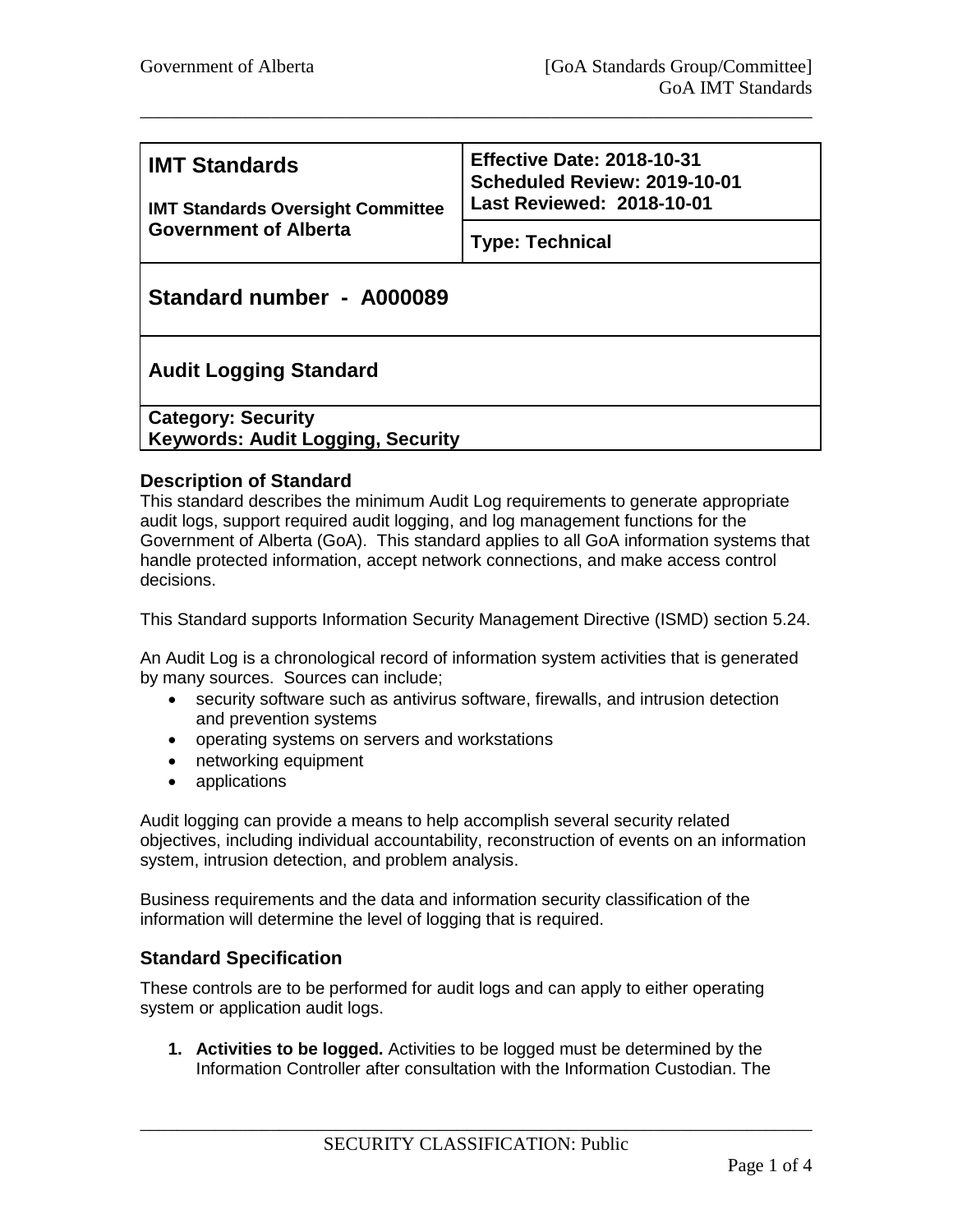audit log shall contain what needs to be monitored and measured, including information security processes and controls.

\_\_\_\_\_\_\_\_\_\_\_\_\_\_\_\_\_\_\_\_\_\_\_\_\_\_\_\_\_\_\_\_\_\_\_\_\_\_\_\_\_\_\_\_\_\_\_\_\_\_\_\_\_\_\_\_\_\_\_\_\_\_\_\_\_\_\_\_\_\_\_\_

**2. Elements of the log.** Each log entry must include sufficient information for intended subsequent monitoring and analysis.

The **minimum** required log elements include:

- User IDs:
- Date and time stamp;
- Description of the activity performed;
- Reason for logging event (e.g., successful and unsuccessful logon, system and other resource access attempts);
- Other information that may help to recreate a sequence of event to provide information for investigation purposes;

Additional Audit log element requirements are determined by the Information Controller.

- **3. Log aggregation.** Audit logs must be centrally managed for efficient analysis and reporting. Audit logs may be managed by an application owner, an audit logging tool such as a SIEM, or a supplier.
- **4. Log formatting.** Audit logs must be available in a human readable format. The source must support the log data format to ensure the integrity of the logs with the centralized storage and archival system, and support enterprise-level analysis and reporting.
- **5. Clock synchronization.** Timestamps in logs must be accurate and synchronized to the single Government of Alberta accepted time source.
- **6. Protection of log information.** Logging facilities and the log information must be protected against tampering and unauthorized access. The log protection requirements must be determined by the Information Custodian.
- **7. Audit log review.** Audit logs must be reviewed for all auditable security events and unusual activity. The business and security requirements must be developed by the business area. The business area determines the frequency for reviewing audit logs for specific systems and applications based on their criticality and risk profile.
- **8. Log storage and disposal.** Audit logs must be stored in a manner that ensures their integrity. Log storage, retention and disposal requirements must be in compliance with the Government of Alberta applicable laws, regulations, and records management requirements.

### **Where to Apply This Standard**

This standard applies to the all GoA departments, boards, agencies and commissions.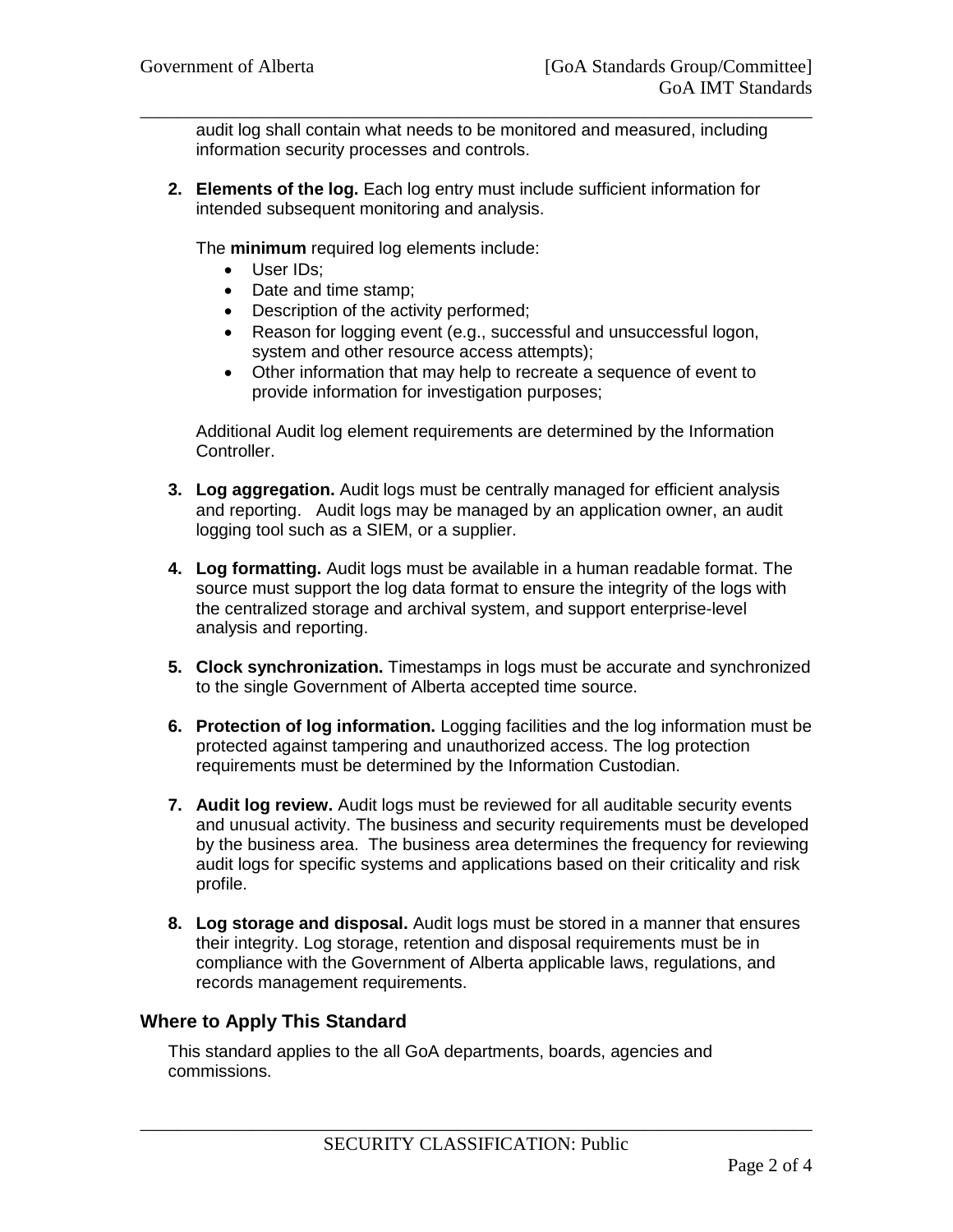## **Authority and Exceptions**

Internal Use Only

# **Supporting Documentation**

- 1. [Information Security Management Directives \(ISMD\)](http://www.servicelink.gov.ab.ca/security/GoAITSecurityFramework.cfm)
- 2. [GoA Data and Information Security Classification standard](https://imtpolicy.sp.alberta.ca/standards/Pages/Data-and-Information-Security-Classification.aspx)

#### **Owner**

Service Alberta, Office of the Corporate CIO, Corporate Information Security Office (CISO)

\_\_\_\_\_\_\_\_\_\_\_\_\_\_\_\_\_\_\_\_\_\_\_\_\_\_\_\_\_\_\_\_\_\_\_\_\_\_\_\_\_\_\_\_\_\_\_\_\_\_\_\_\_\_\_\_\_\_\_\_\_\_\_\_\_\_\_\_\_\_\_\_

### **Contact**

GoA IMT Standards at [imt.standards@gov.ab.ca](mailto:imt.standards@gov.ab.ca)

### **Additional Information**

| <b>Audience</b>                | Government of Alberta Information and Communications Technology<br>(ICT) environment          |
|--------------------------------|-----------------------------------------------------------------------------------------------|
| <b>Source</b>                  | Service Alberta, Office of the Corporate CIO, Corporate Information<br>Security Office (CISO) |
| <b>Sensitivity</b>             | Public                                                                                        |
| <b>Proposed</b><br><b>Date</b> | 2018-10-01                                                                                    |
| <b>Proposed By</b>             | <b>Corporate Information Security Office</b><br>Service Alberta<br>$\csc \omega$ gov.ab.ca    |